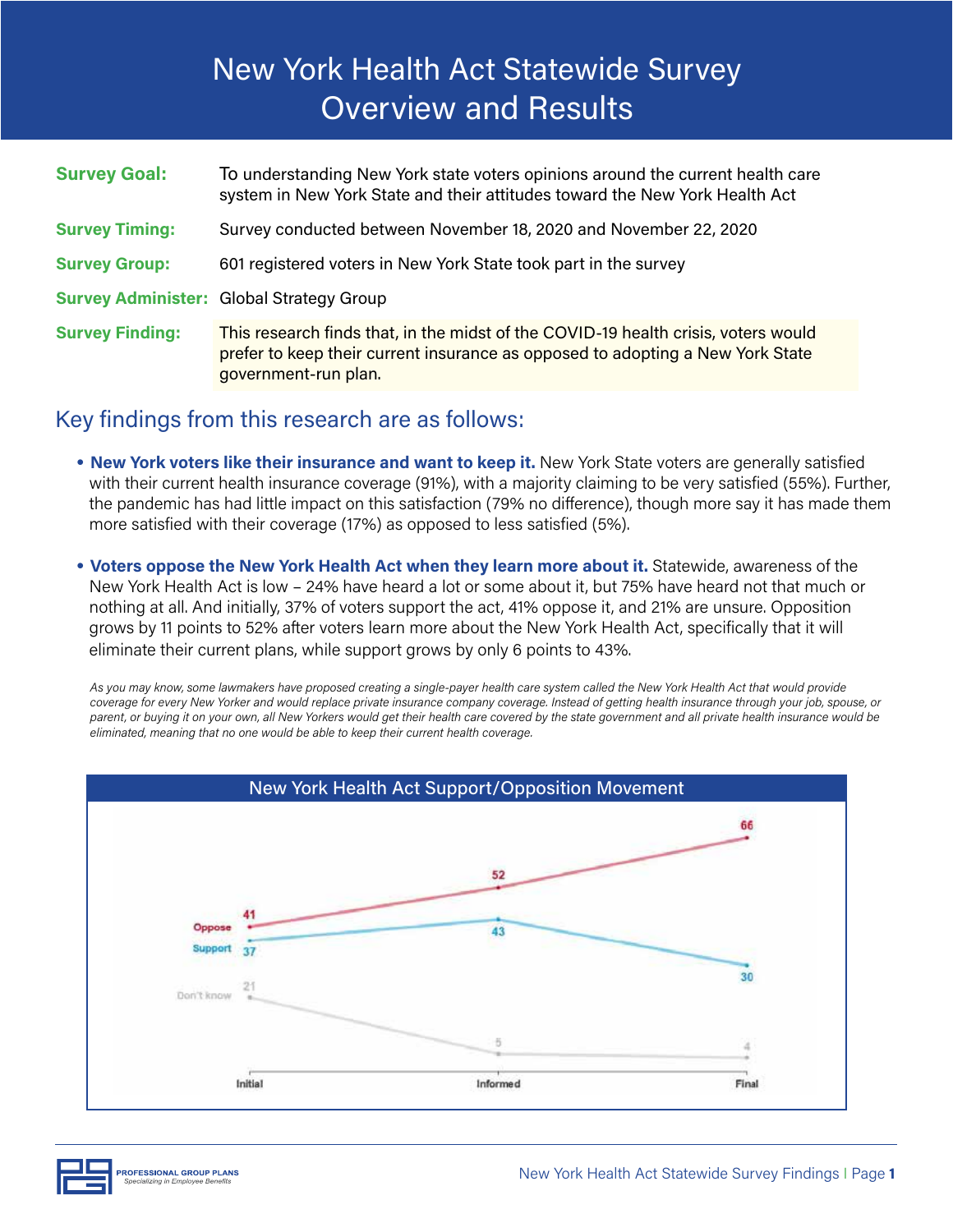• **After learning about the New York Health Act, voters support keeping their current coverage.** Nearly two-thirds say they prefer the existing system where they can keep their current plans (64%) over a single-payer system where they would be enrolled in a New York State government-run plan (33%).

*Based on what you know, which health care system do you prefer -- the existing system where you can keep your current plan or a single-payer system where you would be enrolled in a New York State government-run plan?*

- **Wait times and doctor choice top reasons to oppose the act.** In addition to the threat the New York Health Act poses to their current health care plans, voters are also worried it will create longer wait times (65% say it raises major doubts about supporting the act) and prevent them from seeing the doctors of their choice (64% major doubts). Further, voters are concerned about the increase in taxes and that the New York Health Act would put health care in the hands of unaccountable Albany politicians (62% major doubts).
- **Voters support fixing the current system rather than starting over.** Voters overwhelmingly support building on the current health insurance system (82% support/15% oppose). And when forced to choose, voters clearly prefer the current system over change. They want to build on the current system (74%) instead of replacing it (24%) and would rather keep their current coverage (71%) than get it through a New York State government run system (25%). In addition, overall they are not open to paying more for their health care (22% willing to pay more/77% not willing) or pay more in taxes to fund a new system (27% willing to pay more/71% not willing).

| <b>MESSAGES ABOUT THE NEW YORK HEALTH ACT</b>                                                                                                                                                                                                                                                                                                                                                                                      |                |  |  |
|------------------------------------------------------------------------------------------------------------------------------------------------------------------------------------------------------------------------------------------------------------------------------------------------------------------------------------------------------------------------------------------------------------------------------------|----------------|--|--|
| Sorted by % Major Doubts about the New York Health Act                                                                                                                                                                                                                                                                                                                                                                             |                |  |  |
|                                                                                                                                                                                                                                                                                                                                                                                                                                    | <b>OVERALL</b> |  |  |
| [WAIT TIMES] The New York Health Act would reduce access to care, resulting in worse patient outcomes, massive<br>waiting lists for patients, and delays for urgent care. Patients in need of urgent cancer treatment or critical brain<br>surgery would have as long as ten-month waits, and there would be less availability of screening tests for diseases,<br>which could result in diseases going unchecked and progressing. | 65             |  |  |
| [CHOICE] Under the New York Health Act, patients would not be guaranteed to see the doctor or specialist of their<br>choice. Patients may be forced to stop seeing the doctors they have been going to for years and who intimately know<br>their patients' medical history.                                                                                                                                                       |                |  |  |
| [TAXES] The New York Health Act is projected to cost up to \$250 billion in new taxes, which would more than double<br>New York State's current annual spending and put health care in the hands of unaccountable Albany politicians. The<br>only way to fund this system would be with devastating tax increases and dramatic cuts to essential services like<br>education and public safety.                                     | 62             |  |  |
| [COVERAGE] Under the New York Health Act, Medicare as it exists for seniors would be eliminated, which would<br>require obtaining approval from the federal government and Congress to redirect Medicaid and Medicare funding to<br>the state. Further, individuals who like their current health care coverage - whether provided by an employer, a union,<br>or purchased on their own - would lose it.                          | 60             |  |  |